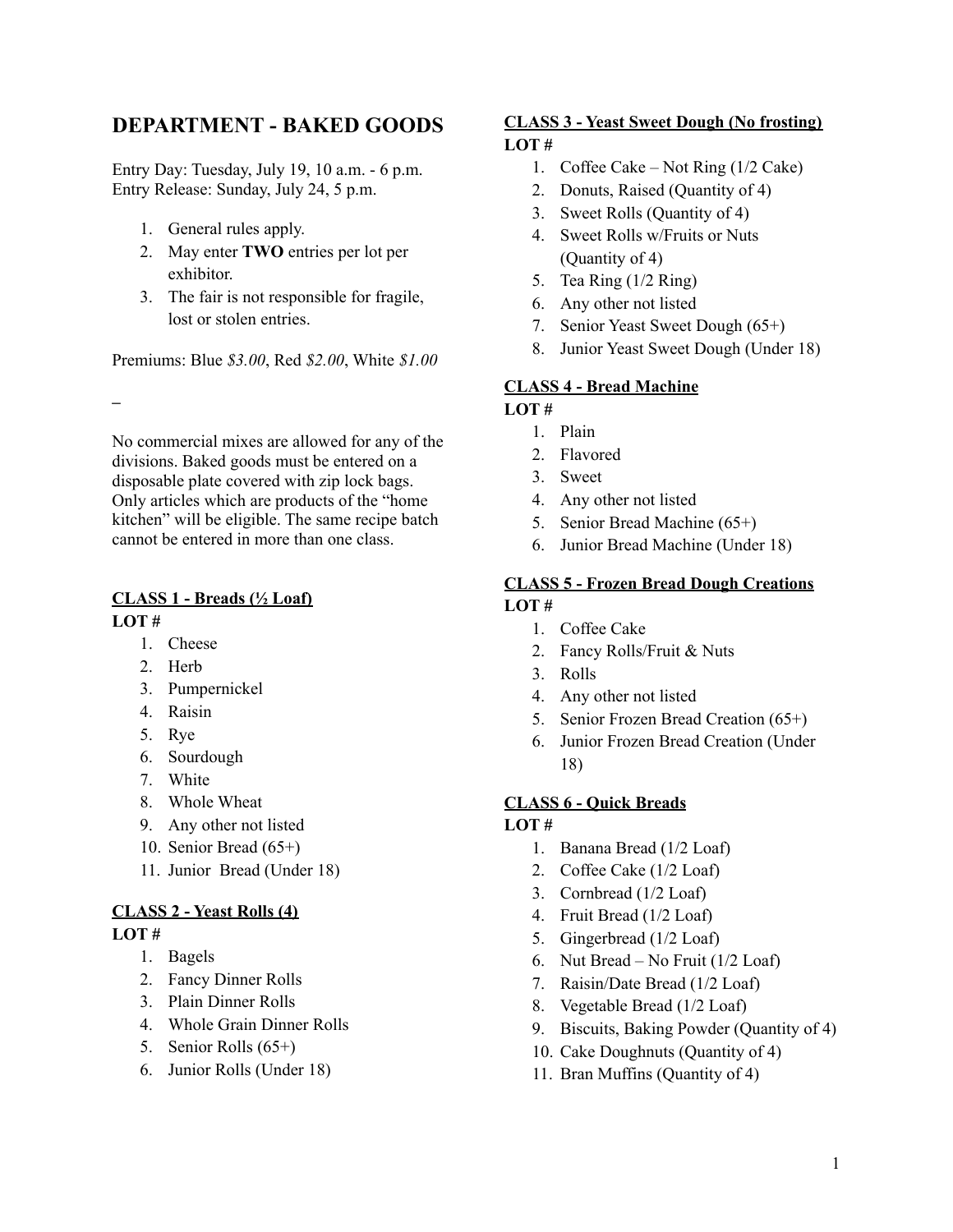- 12. Fruit Muffins Containing Fruits (Quantity of 4)
- 13. Plain Muffins (Quantity of 4)
- 14. Muffins, any other not listed (Quantity of 4)
- 15. Scones (Quantity of 4)
- 16. Bundt/Decorated Pan (1/4 Loaf)
- 17. Senior Quick Breads (65+)
- 18. Junior Quick Breads (Under 18)

#### **CLASS 7 - Egg Cake (No frosting, ¼ cake) LOT #**

- 1. Angel Food
- 2. Chiffon
- 3. Chocolate Chiffon
- 4. Jelly Roll
- 5. Sponge
- 6. Senior Egg Cake (65+)
- 7. Junior Egg Cake (Under 18)

# **CLASS 8 - Butter/Shortening Cake (No frosting, ¼ cake)**

#### **LOT #**

- 1. Bundt
- 2. Chocolate
- 3. Gold w/Egg Yolks
- 4. Pound
- 5. Spice
- 6. Vegetable or Fruit
- 7. White w/Egg Yolks
- 8. Any other not listed
- 9. Senior Butter Cake (65+)
- 10. Junior Butter Cake (Under 18)

## **CLASS 9 - Decorated Items (4)**

#### **LOT #**

- 1. Cake, Fancy Tube Decorated
- 2. Cake Other than Tube Decorated
- 3. Cake Juvenile/Novelty
- 4. Cookies Tube Decorated
- 5. Cookies Other than Tube Decorated
- 6. Cookies Juvenile/Novelty
- 7. Cupcakes, Fancy Tube Decorated
- 8. Cupcakes Other than Tube Decorated
- 9. Cupcakes Juvenile/Novelty
- 10. Senior Decorated Cakes (65+)
- 11. Junior Decorated Cakes (Under 18)

## **CLASS 10 - Cookies**

# **LOT #**

- 1. Drop Sugar
- 2. Rolled Sugar
- 3. Drop Light
- 4. Rolled Light (other than sugar)
- 5. Drop Dark
- 6. Rolled Dark
- 7. Chocolate Chip
- 8. Peanut Butter
- 9. Gingersnaps
- 10. Molded
- 11. Filled
- 12. Ice Box/Refrigerator
- 13. Fruit or Nut
- 14. Other Flavored Chip (Not Chocolate)
- 15. Senior Cookies (65+)
- 16. Junior Cookies (Under 18)

#### **CLASS 11 - Bars (4)**

#### **LOT #**

- 1. Brownies; plain (no nuts or frosting)
- 2. Brownies: with nuts/frosting
- 3. Chocolate Chip
- 4. Fruit
- 5. But
- 6. Unbaked
- 7. Layered
- 8. Senior Bars (65+)
- 9. Junior Bars (Under 18)

## **CLASS 12 - Pie (4" or slice)**

#### **LOT #**

- 1. Apple
- 2. Cherry
- 3. Other Fruit
- 4. Nut
- 5. Lemon Meringue
- 6. Other (Not already listed)
- 7. Senior Pie (65+)
- 8. Junior Pie (Under 18)